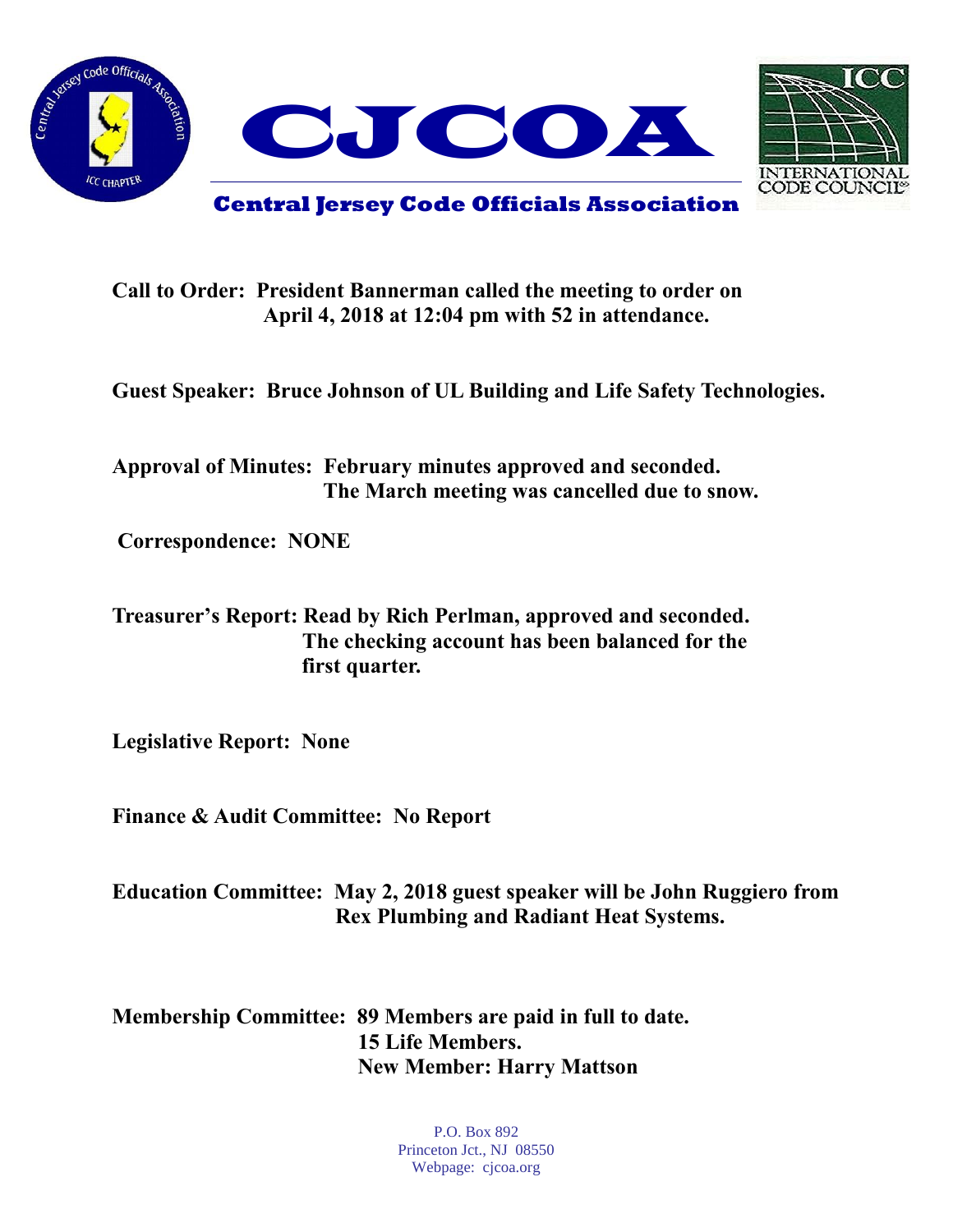**By-Laws Committee: No Report**

**Historical Committee: No Report**

## **Good & Welfare Committee: Jack Minervini was sent a Get Well card. John Fiedler's daughter is ill and will be treated at Children's Hospital of Pennsylvania.**

**Public Relations: No Report**

## **Code Change Committee:**

| <b>Building:</b>              | 2018 Building Codes are now in for review. The new "Minor"<br>Work and Ordinary Maintenance" changes are now in<br>effect and a "Construction Code Communicator" will be<br>sent out that will clarify the questions being raised about<br>the changes.<br>No permit is required for "Burglar Alarms" for a Single<br>Family Dwelling. The 2017 NEC is under review. |                                                                |
|-------------------------------|----------------------------------------------------------------------------------------------------------------------------------------------------------------------------------------------------------------------------------------------------------------------------------------------------------------------------------------------------------------------|----------------------------------------------------------------|
| Electric:                     |                                                                                                                                                                                                                                                                                                                                                                      |                                                                |
| <b>Plumbing: NONE</b>         |                                                                                                                                                                                                                                                                                                                                                                      |                                                                |
| Fire:                         | <b>Progress</b>                                                                                                                                                                                                                                                                                                                                                      |                                                                |
| <b>Nominating Committee:</b>  |                                                                                                                                                                                                                                                                                                                                                                      | <b>No Report</b>                                               |
| <b>Scholarship Committee:</b> |                                                                                                                                                                                                                                                                                                                                                                      | <b>No Report</b>                                               |
|                               |                                                                                                                                                                                                                                                                                                                                                                      | P.O. Box 892<br>Princeton Jct., NJ 08550<br>Webpage: cjcoa.org |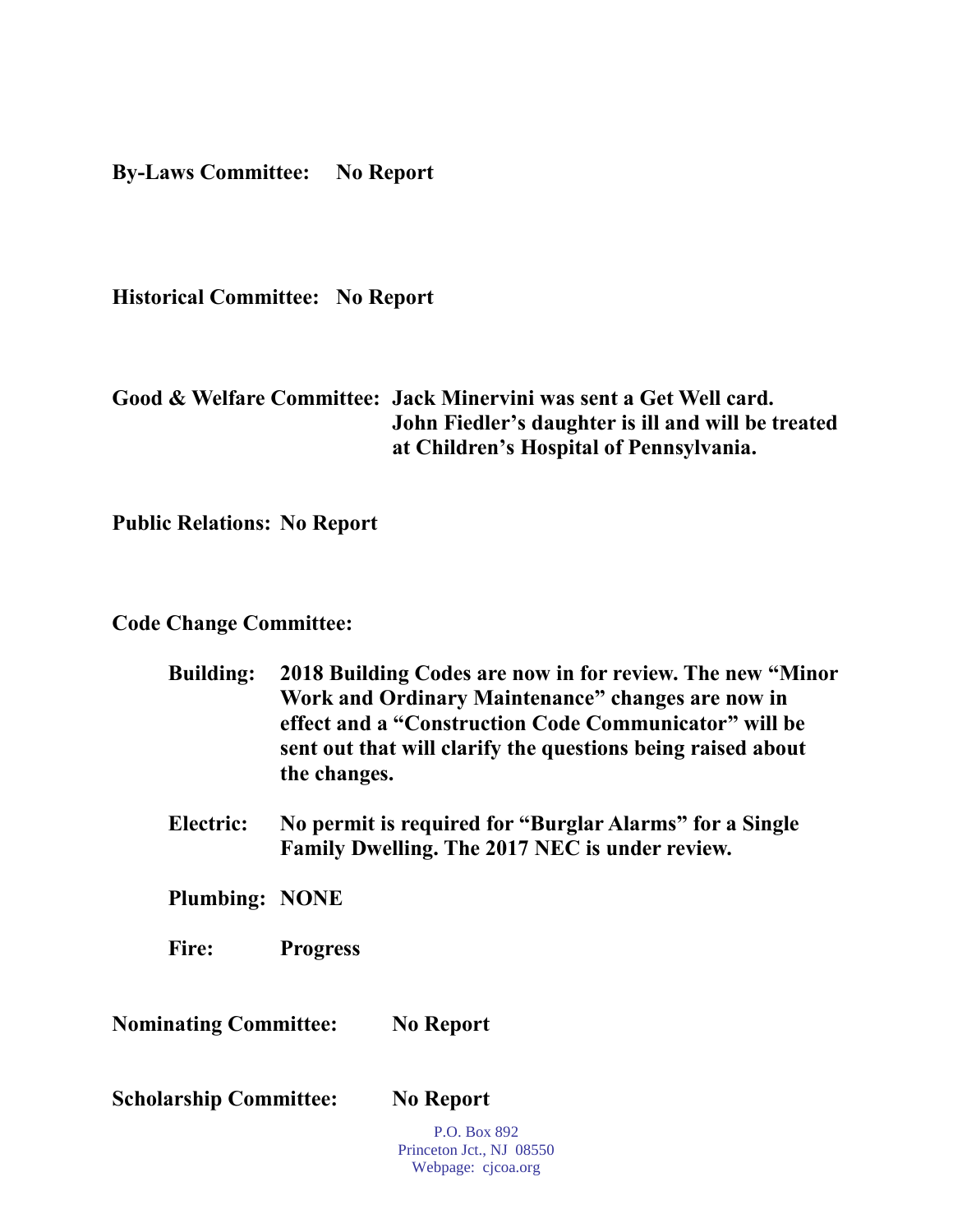**Website Committee: Progress** 

**Golf Committee: There will be a Golf Outing Committee meeting on April 18, 2018 at Mercer Oaks Golf Course. There are 54 golfers to date. Donations and Door Prizes are being requested.**

**Ad-Hoc:**

| <b>Building Safety Week:</b> | The ICC Permit Tech class fee also includes the<br>test for ICC Permit Tech Certification. Building<br>Safety will be held on May 2, 3&4 in Atlantic<br>City. Rooms are \$185 per person. The money<br>for the conference is due by April 17, 2018 to<br>the DCA. |  |
|------------------------------|-------------------------------------------------------------------------------------------------------------------------------------------------------------------------------------------------------------------------------------------------------------------|--|
| DCA:                         | <b>No Report</b>                                                                                                                                                                                                                                                  |  |
| ICC:                         | Group A Code Change hearings will be April 2018 in<br><b>Columbus, Ohio. The Annual Conference will be held in</b><br>Richmond, Virginia October 24-31.                                                                                                           |  |
| <b>ICC-Region 7:</b>         | Positions have been taken on 50-60 Code changes via<br>Telephone conference.                                                                                                                                                                                      |  |
| <b>Unfinished Business:</b>  | <b>NONE</b>                                                                                                                                                                                                                                                       |  |
|                              |                                                                                                                                                                                                                                                                   |  |

**New Business: None**